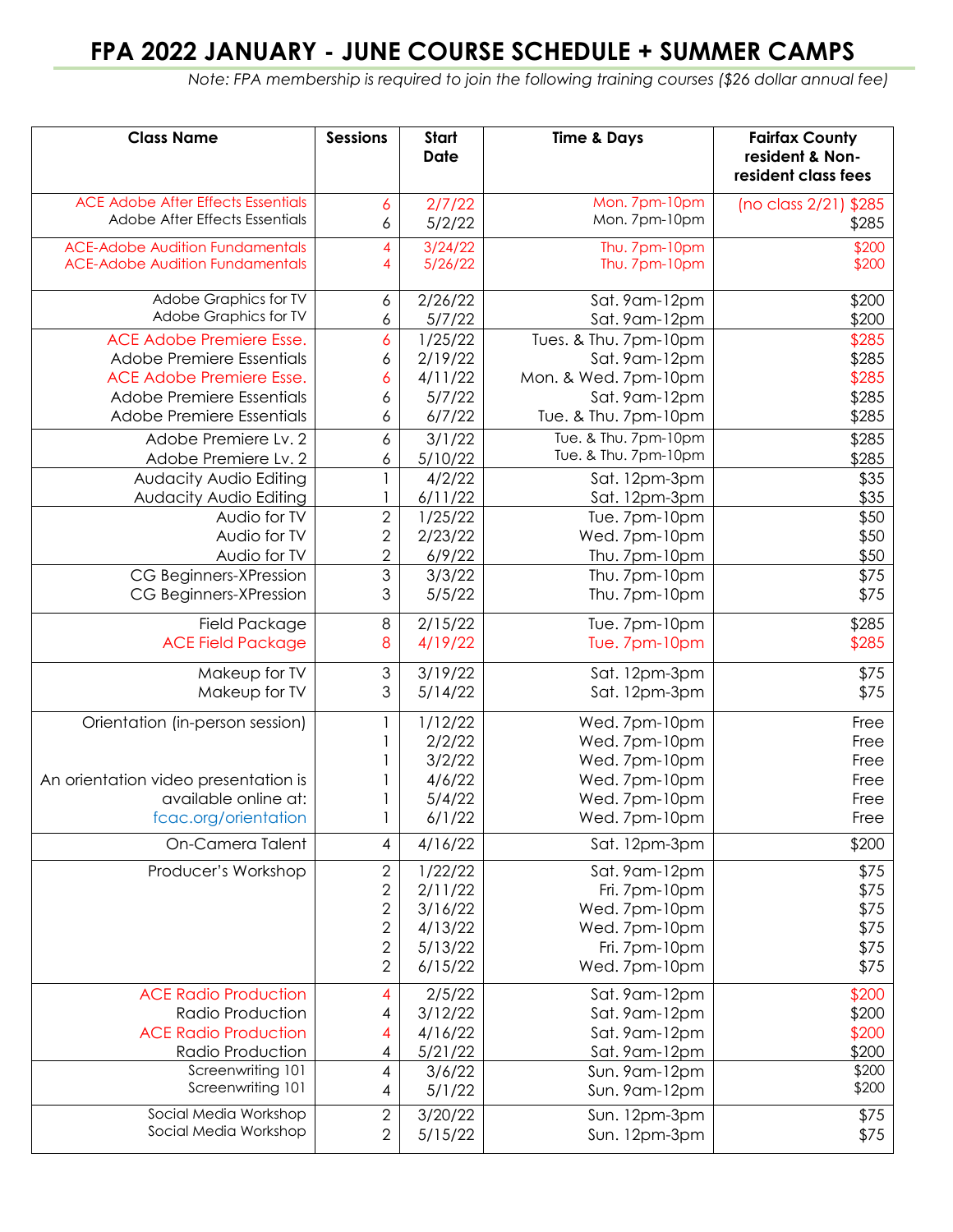| Studio Camera                       |                | 1/14/22 | Fri. 7pm-10pm | Free              |
|-------------------------------------|----------------|---------|---------------|-------------------|
|                                     |                | 1/19/22 | Wed. 7pm-10pm | Free              |
|                                     |                | 2/4/22  | Fri. 7pm-10pm | Free              |
|                                     |                | 2/9/22  | Wed. 7pm-10pm | Free              |
|                                     |                | 3/4/22  | Fri. 7pm-10pm | Free              |
|                                     |                | 3/9/22  | Wed. 7pm-10pm | Free              |
|                                     |                | 4/8/22  | Fri. 7pm-10pm | Free              |
|                                     |                | 4/15/22 | Fri. 7pm-10pm | Free              |
|                                     |                | 5/6/22  | Fri. 7pm-10pm | Free              |
|                                     |                | 5/11/22 | Wed. 7pm-10pm | Free              |
|                                     |                | 6/3/22  | Fri. 7pm-10pm | Free              |
|                                     |                | 6/8/22  | Wed. 7pm-10pm | Free              |
| Studio C                            | 6              | 3/23/22 | Wed. 7pm-10pm | \$230             |
| Studio C                            | 6              | 5/11/22 | Wed. 7pm-10pm | (Skip 5/25) \$230 |
| Studio Lighting                     | $\overline{2}$ | 3/31/22 | Thu. 7pm-10pm | \$50              |
| Studio Lighting                     | 2              | 6/14/22 | Tue. 7pm-10pm | \$50              |
| <b>ACE Studio Package</b>           | 8              | 2/15/22 | Tue. 7pm-10pm | \$285             |
| Studio Package                      | 8              | 4/19/22 | Tue. 7pm-10pm | \$285             |
| <b>Tech Directing</b>               | 3              | 2/10/22 | Thu. 7pm-10pm | \$75              |
| <b>Tech Directing</b>               | 3              | 4/14/22 | Thu. 7pm-10pm | \$75              |
| The Art and Science of Interviewing | 3              | 4/10/22 | Sun. 9am-12pm | \$150             |
| The Art and Science of Interviewing |                |         |               |                   |
|                                     | $\mathfrak{Z}$ | 6/5/22  | Sun. 9am-12pm | \$150             |
|                                     |                |         |               |                   |
| <b>Underwriting Workshop</b>        |                | 4/1/22  | Fri. 7pm-10pm | \$35              |
| <b>Underwriting Workshop</b>        |                | 6/24/22 | Fri. 7pm-10pm | \$35              |
| Videography w/ DSLR cameras         | 3              | 3/3/22  | Thu. 7pm-10pm | \$90              |
| LV1                                 |                |         |               |                   |
| Videography w/ DSLR cameras         | $\mathfrak{S}$ | 5/5/22  | Thu. 7pm-10pm | \$90              |
| LV <sub>2</sub>                     |                |         |               |                   |
|                                     |                |         |               |                   |



**IMPORTANT INFORMATION REGARDGING ACE CLASSES:** Fairfax Pubic Access has a partnership with Fairfax County Public Schools –Adult and Community Education. Courses labeled as ACE are the same as the others with the only difference being that registration has to be completed thru ACE. A week before the course start date registration becomes officially open thru the FPA Training Dept. (as long as openings remain in the class). To support the partnership and ensure a spot in the class FPA members can register thru ACE by visiting https://aceclasses.fcps.edu / or calling 703-658-1201.